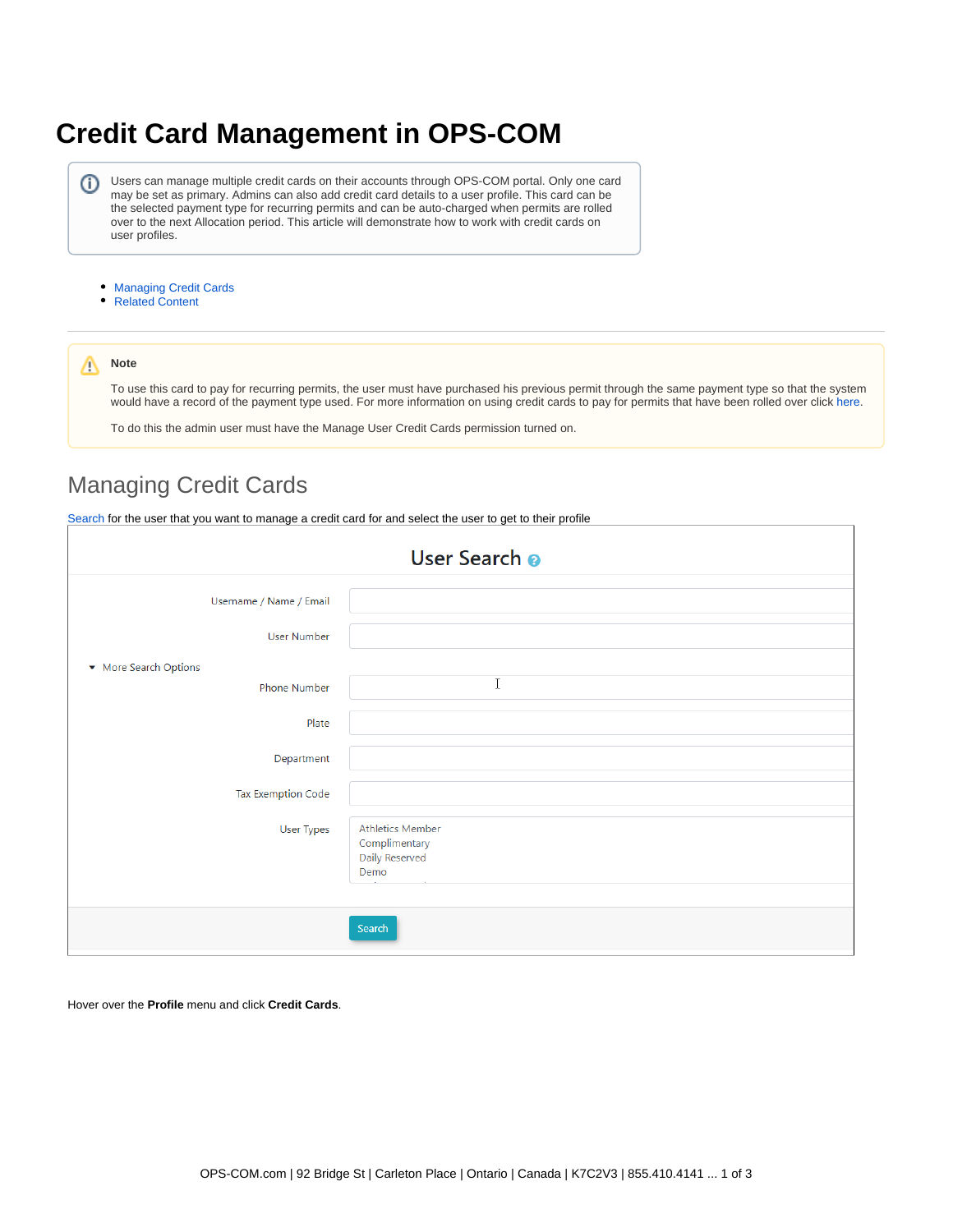| Profile $\blacktriangleright$                                                                         | Lockers Vehicles     | Parking<br>History $\blacktriangledown$<br>Incident History<br>Payments                                                    |                       |               |               | Doe, John (johndoe) |                 |              |
|-------------------------------------------------------------------------------------------------------|----------------------|----------------------------------------------------------------------------------------------------------------------------|-----------------------|---------------|---------------|---------------------|-----------------|--------------|
| Profile Overview<br><b>Edit Profile Information</b><br>Credit Cards<br><b>O</b> Other Payment Methods |                      | <b>People Alarm</b><br><b>Licence Plate Alarm</b><br>This is a test of the flags content length as displayed in the pop up |                       |               |               |                     |                 |              |
| <b>Subscription Settings</b><br><b>Basic Pronie information</b>                                       |                      | Edit                                                                                                                       | Vehicles              |               |               |                     |                 | Edit         |
| Enabled                                                                                               | Yes                  |                                                                                                                            | <b>Status</b>         | Plate         | <b>Type</b>   | <b>Province</b>     | <b>Make</b>     | Year         |
| <b>User Directory</b>                                                                                 | <b>OPSCOM</b>        |                                                                                                                            | Active                | <b>ABC316</b> | Passenger     | Ontario             | Dodge           | 2000         |
| Unique ID                                                                                             |                      | ead1845e-d28e-43bc-a75f-b8c25a97b41d                                                                                       | Active                | <b>JDOE</b>   | Passenger     | Ontario             | Chevrolet       | 2012         |
| User Type                                                                                             | Company Staff        |                                                                                                                            |                       |               |               |                     |                 |              |
| Locker User Type<br>Username                                                                          | johndoe              |                                                                                                                            | Violations            |               |               |                     |                 |              |
| Name                                                                                                  | Mr. John Bob Doe     |                                                                                                                            |                       | <b>Ticket</b> | <b>Issued</b> |                     | Value           | <b>Notes</b> |
| <b>Email Address</b>                                                                                  | john.doe@tomahawk.ca |                                                                                                                            | $\bullet$             | TT-19012      |               | Jun. 2, 2021        | \$50.00 Overdue |              |
| Auto Login Address                                                                                    | Login as user        | ค                                                                                                                          | $\bullet$             | TT-19015      |               | Jun. 2, 2021        | \$50.00 Overdue |              |
|                                                                                                       |                      |                                                                                                                            | $\bullet$             | TT-19016      |               | Jun. 2, 2021        | \$50.00 Overdue |              |
| <b>Active Address</b>                                                                                 |                      |                                                                                                                            | $\bullet$             | TT-19022      |               | Jun. 4, 2021        | \$55,00 Overdue |              |
| <b>Address</b>                                                                                        | 123 Any Street       |                                                                                                                            |                       |               |               |                     |                 |              |
| City                                                                                                  | AnyTown              |                                                                                                                            | <b>Active Permits</b> |               |               |                     |                 |              |

The **Credit Card utility** will display. The admin can fill out the card information on the right, and click **Add Credit Card** to register the credit card in the system.

### **Note** Δ

Designate the credit card as the default or **Prime Card** to allow the rollover process to automatically use this card for recurring permit payments.